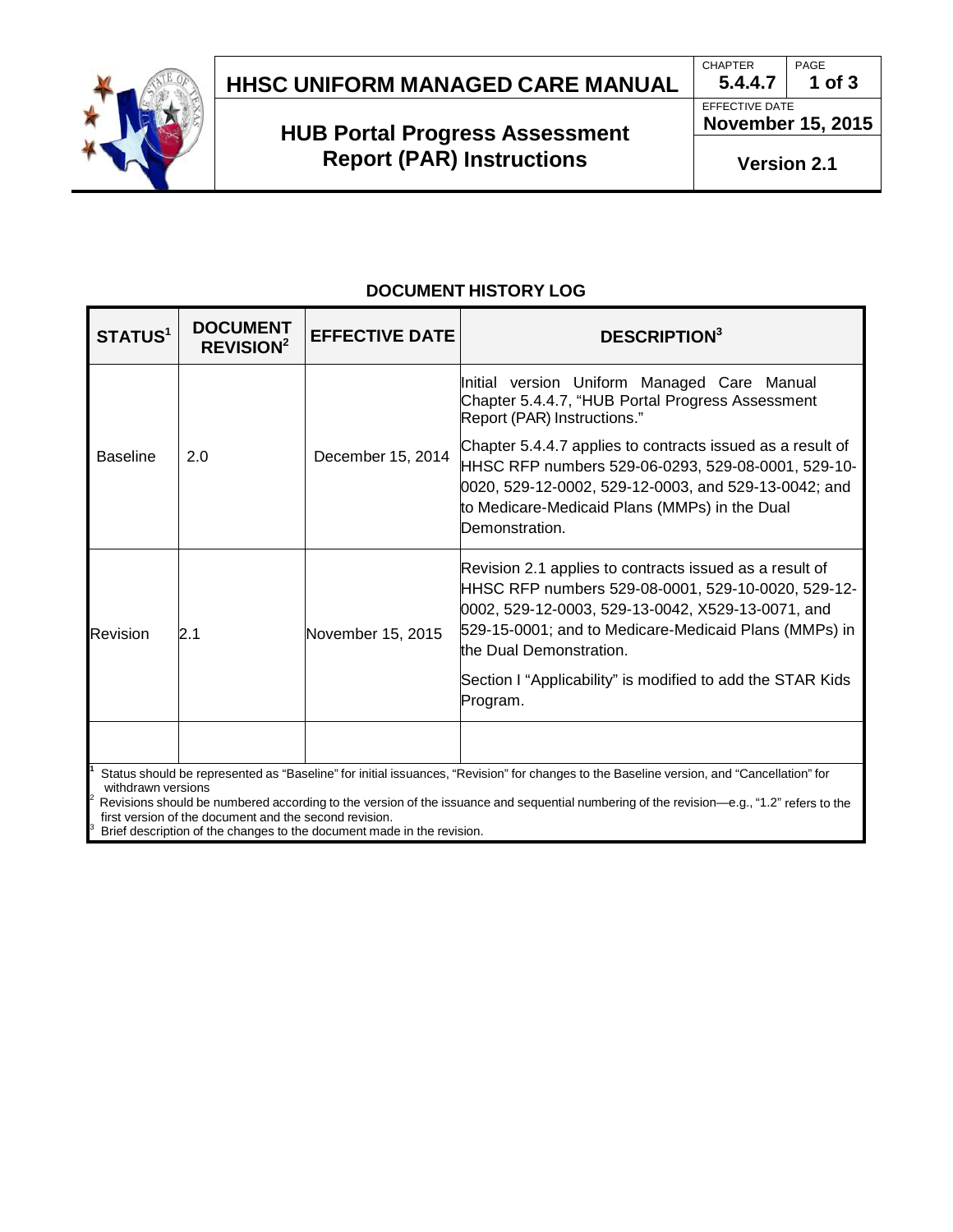**CHAPTER 5.4.4.7** PAGE

EFFECTIVE DATE



## **HUB Portal Progress Assessment Report (PAR) Instructions**

**November 15, 2015**

**2 of 3**

**Version 2.1**

#### **INSTRUCTIONS FOR COMPLETING THE ADMINISTRATIVE SERVICES HUB SUBCONTRACTING PLAN PROGRESS ASSESSMENT REPORT USING THE HHS HUB PORTAL REPORTING SYSTEM (FOR CONTRACTS EXECUTED IN OR AFTER 2007)**

### **I. Applicability**

Applicability Modified by Version 2.1

This chapter applies to Managed Care Organizations (MCOs) participating in STAR, STAR+PLUS (including the Medicare-Medicaid Dual Demonstration), CHIP, STAR Kids, or STAR Health Programs, or Dental Contractors providing Texas Medicaid and CHIP Dental Services to Members through dental health plans. In the chapter, references to "CHIP" or the "CHIP Managed Care Program(s)" apply to the CHIP Program and the CHIP Dental Contractors. References to "Medicaid" or the "Medicaid Managed Care Program(s)" apply to the STAR, STAR+PLUS, STAR Kids, and STAR Health Programs, and the Medicaid Dental Contractors. The term "MCO" includes health maintenance organizations (HMOs), exclusive provider organizations (EPOs), insurers, Dental Contractors, Medicare-Medicaid Plans (MMPs), and any other entities licensed or approved by the Texas Department of Insurance.

The requirements in this chapter apply to all MCOs' Contracts originally executed in or **after 2007**.

#### **II. Objective**

MCOs contracting with the State of Texas to provide comprehensive health care services to qualified Program recipients must submit the HUB Subcontracting Plan (HSP) Prime Contracting Progress Assessment Report (PAR), in accordance with the Contract requirements, [Texas](http://www.statutes.legis.state.tx.us/Docs/GV/htm/GV.2161.htm#2161.253) [Government](http://www.statutes.legis.state.tx.us/Docs/GV/htm/GV.2161.htm#2161.253) Code § 2161.253, and 34 Texas [Administrative](http://info.sos.state.tx.us/pls/pub/readtac$ext.TacPage?sl=T&app=9&p_dir=F&p_rloc=130934&p_tloc=14711&p_ploc=1&pg=2&p_tac=&ti=34&pt=1&ch=20&rl=14) Code § 20.14 (f)(1).

#### **III. General**

HSP PAR is a monthly report submitted by the MCO during the Contract Term. The HHSC HUB Program Office uses the report to monitor the MCO's utilization based off the Contractor's HSP, and to maintain compliance in accordance with 34 Texas [Administrative](http://info.sos.state.tx.us/pls/pub/readtac$ext.TacPage?sl=T&app=9&p_dir=F&p_rloc=130934&p_tloc=14711&p_ploc=1&pg=2&p_tac=&ti=34&pt=1&ch=20&rl=14) Code § 20.14 (f)(1). The PAR must be completed and submitted to the HHSC HUB Office using the Health and Human Services (HHS) HUB Portal reporting system. Each report covers the preceding month's activities. Submission of the PAR is due by the 5th day of March and September, and by the 10th day of all other months. Should the 5th or 10th day fall on a weekend, the PAR will be due on the last business day before the 5th or 10th.

The HHSC HUB Program Office will monitor and audit the MCO's PAR to determine if Administrative Services Subcontract utilization meets or exceeds the MCO's good faith efforts as specified in the Contract. If the MCO is meeting or exceeding its good faith efforts, the HHSC HUB Program Office will maintain documentation of all audits conducted. If the MCO fails to